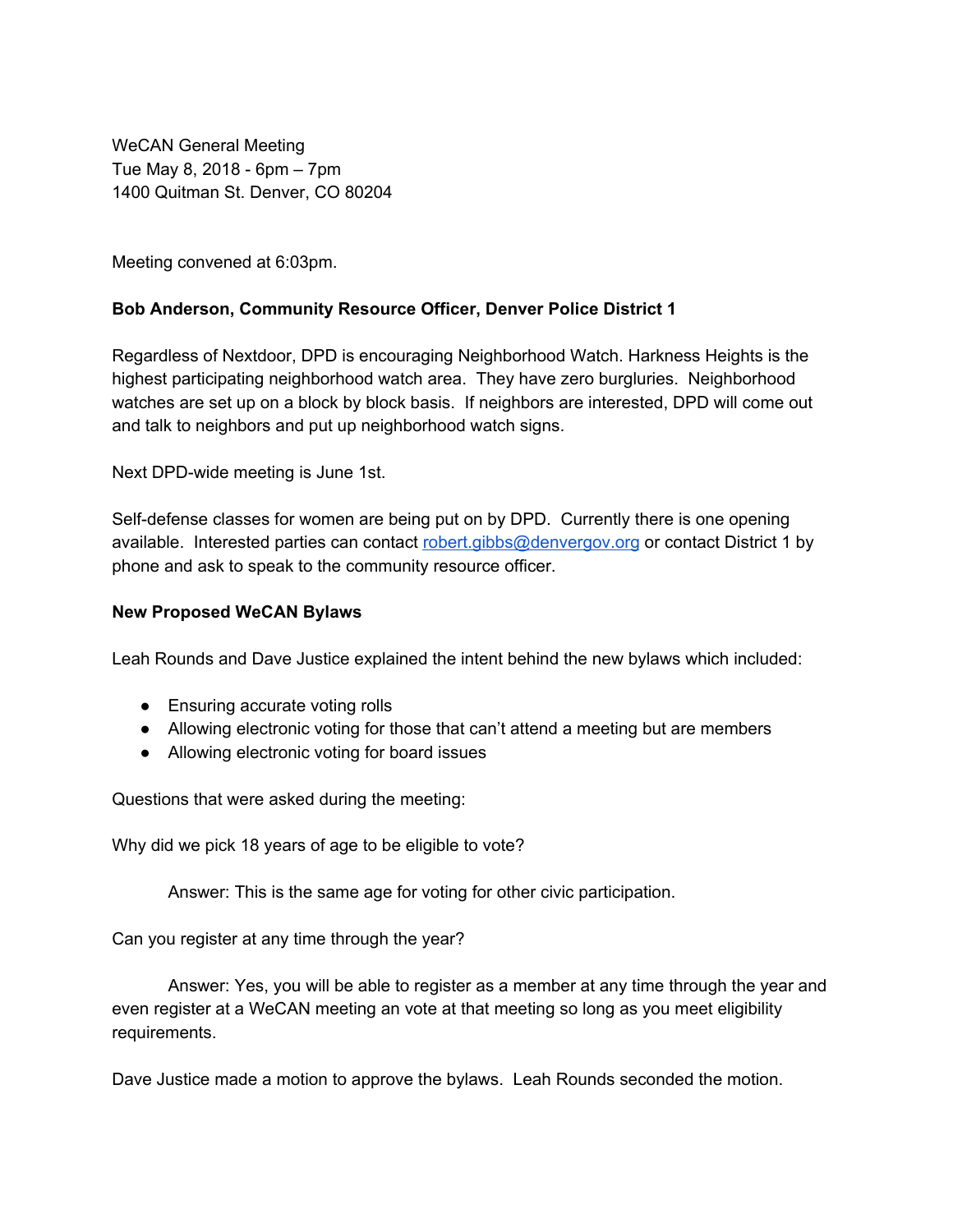19 voted in favor, none were opposed. The motion passed.

## **Angela Bomgaars, Executive Director, Extreme Community Makeover**

Angela presented an overview of upcoming ECM projects including the West Colfax Clean-Up Day on Saturday May 19th.

Projects for Clean-Up Day Include:

- Park cleanup
- Garden cleanup
- Alley cleanups
- 3 or 4 projects on houses in the neighborhood

There is an open call for projects for Clean-Up Day. Please contact Angela if you have potential projects and spread the word. You can sign up for Clean-Up Day with Angela.

October 6th is the next West Colfax work day in case individuals want to participate outside of the West Colfax Clean-Up Day.

Angela also presented an overview of an new ECM initiative called Extreme Lawn Care. This provides paid lawn care services that also present an employment opportunity to those that need jobs in a neighborhood. ECM is trying to hire folks in the neighborhood that they live in. They will try to have local expertise and fast response time. Extreme Lawn Care started doing aerating this year. Mowing, other yard projects are coming soon. Additional information is on a card that was passed out at the meeting.

## **Ben Hrouda, Flywheel Capital - Update on Golden Manor property at 4600 W. Colfax Ave.**

Earlier this year, Flywheel Capital bought the Golden Manor property at Colfax and Vrain. The property opened in 1962. The property was operated as a hotel until the 1990s when it was converted to an assisted living facility. They were finding the current residents of Golden Manor new homes and as-of April 30th, all residents have been relocated. The Colorado Coalition for the Homeless and city agencies helped with the relocation. They gave everyone 3.5 months for relocation and paid for moving costs.

They plan to provide affordable housing. The plan is for renovation of existing structure to for-sale condominiums. There will be 57 studio apartments in the building - those would be intended to be priced less than \$300k. They will have a handful of units under \$200k. The floor plan will not change with the exception that they will be creating some laundry and shared facilities for the building. Along Colfax there is a full-service commercial kitchen. This used to